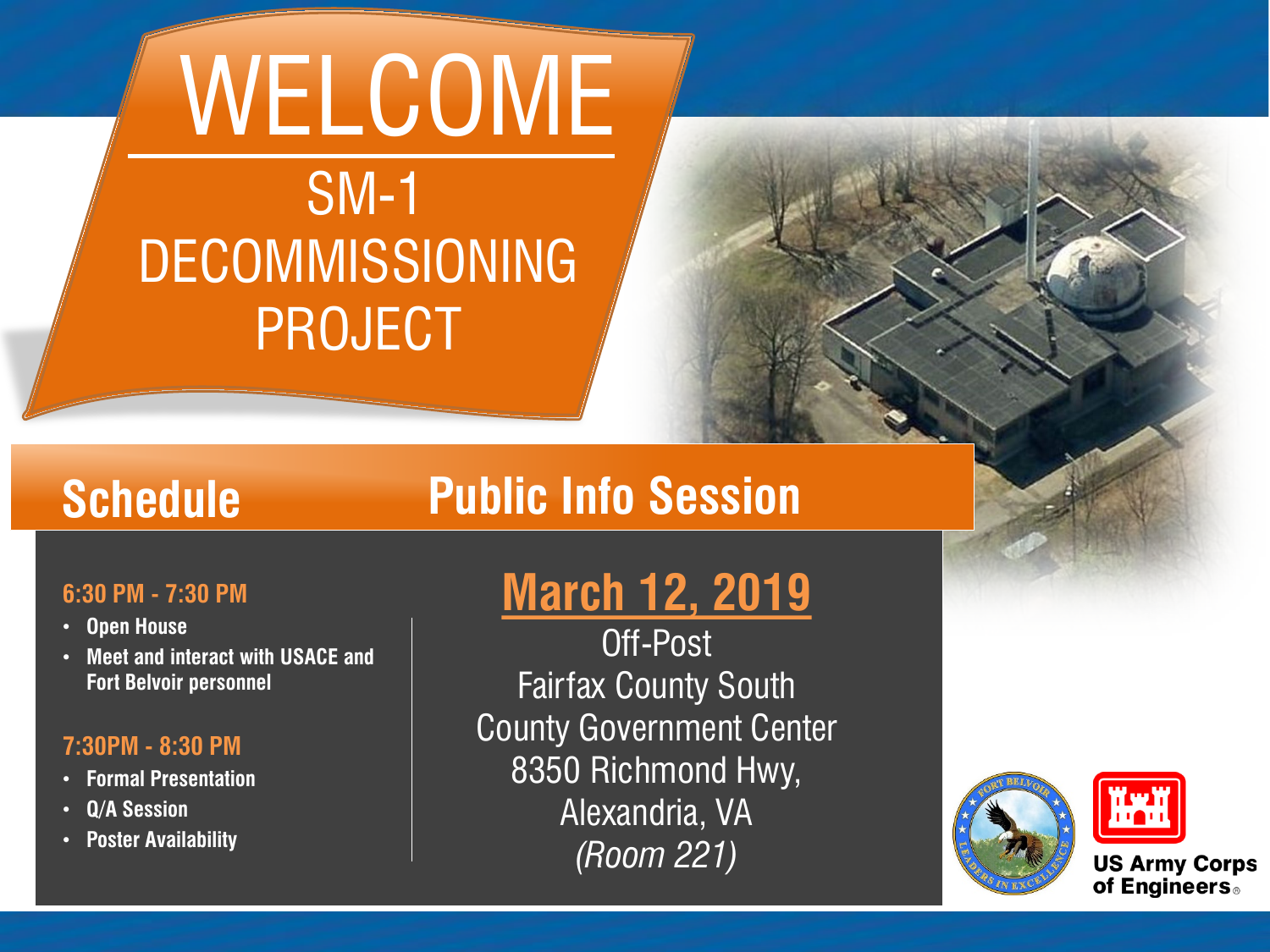# WELCOME SM-1 DECOMMISSIONING PROJECT

# **Brief History**

The former SM-1 nuclear power plant is situated within the boundaries of Fort Belvoir in Fairfax County, Virginia. After construction completion in 1957, the SM-1 facility was used to train U.S Army power plant operators and was capable of delivering a net 1,750 kilowatts of electrical power. It was the first nuclear power reactor to provide electricity to a commercial power grid in the United States. In 1973, the reactor facility was deactivated (shutdown) and deactivation included removal of the nuclear fuel and sealing of the reactor pressure vessel, decontamination of building areas to the extent possible, and off-site disposal of radioactive wastes. The site is now referred to as the SM-1 Deactivated Nuclear Power Plant. For more than 45 years, the site has been monitored and maintained while the accessible portions of the SM-1 facility have been used as a museum and storage space.



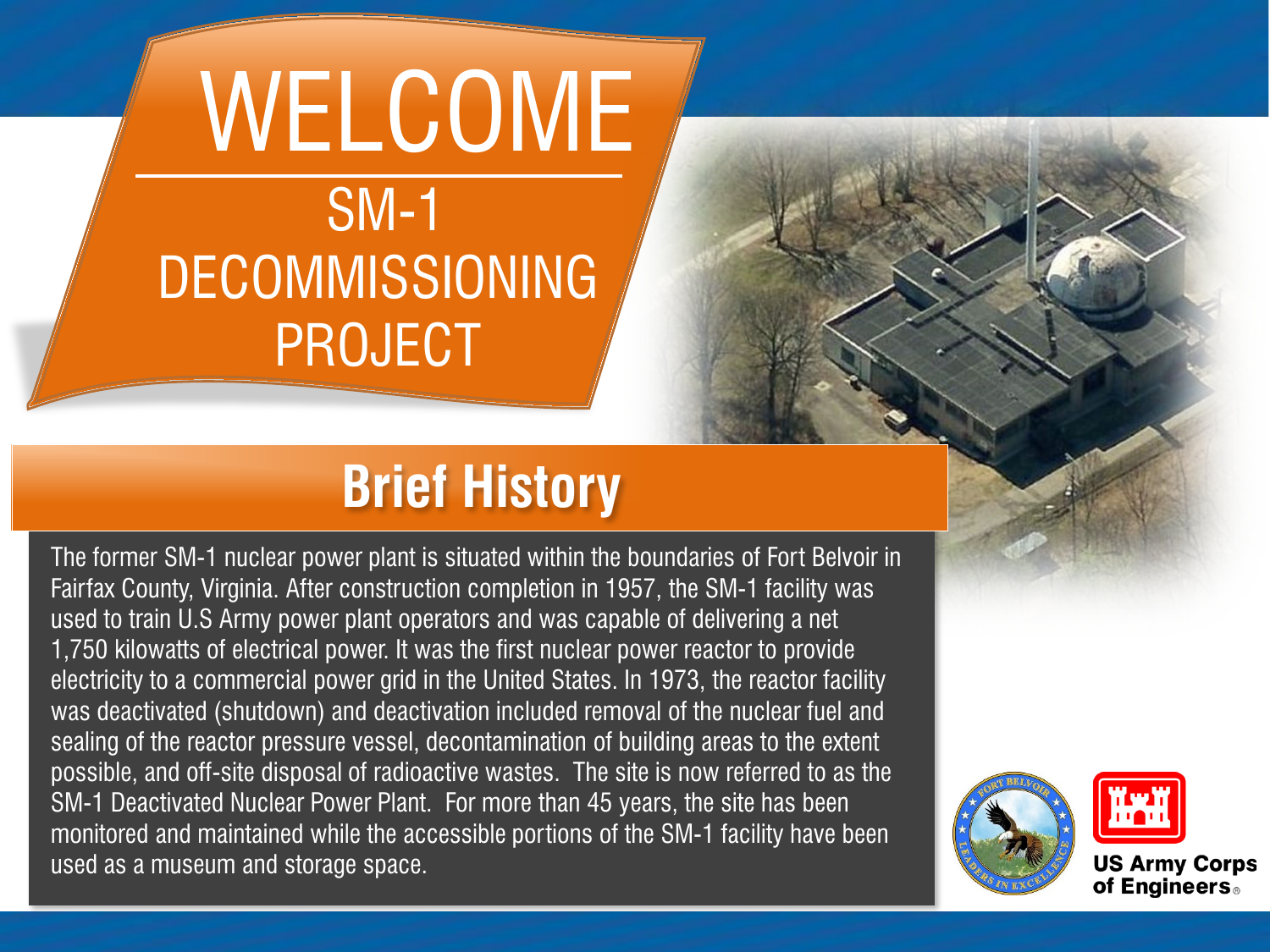# **SM-1 TIMELINE/SCHEDULE**

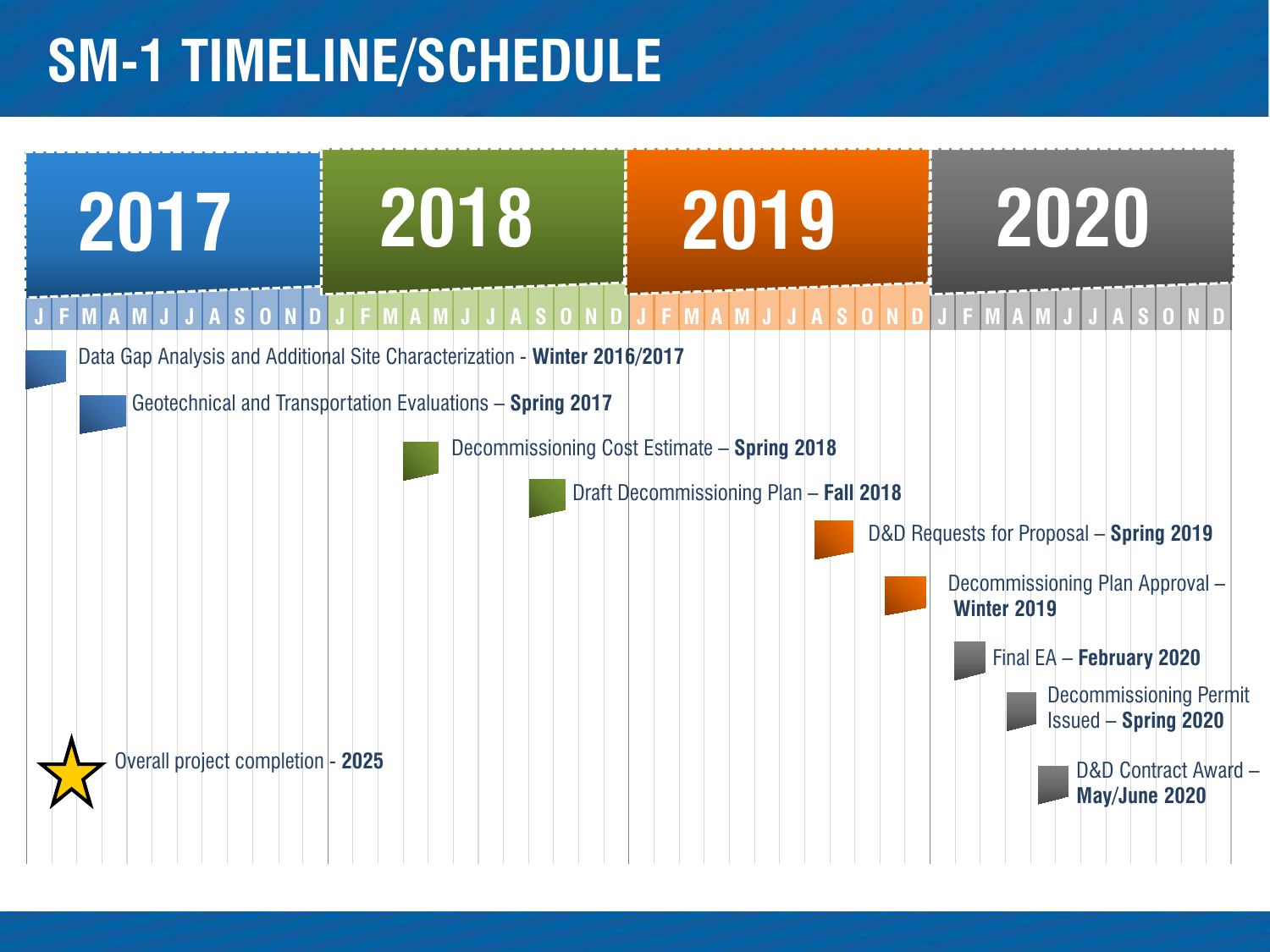# **TIMELINE FOR THE SM-1 REACTOR FACILITY**

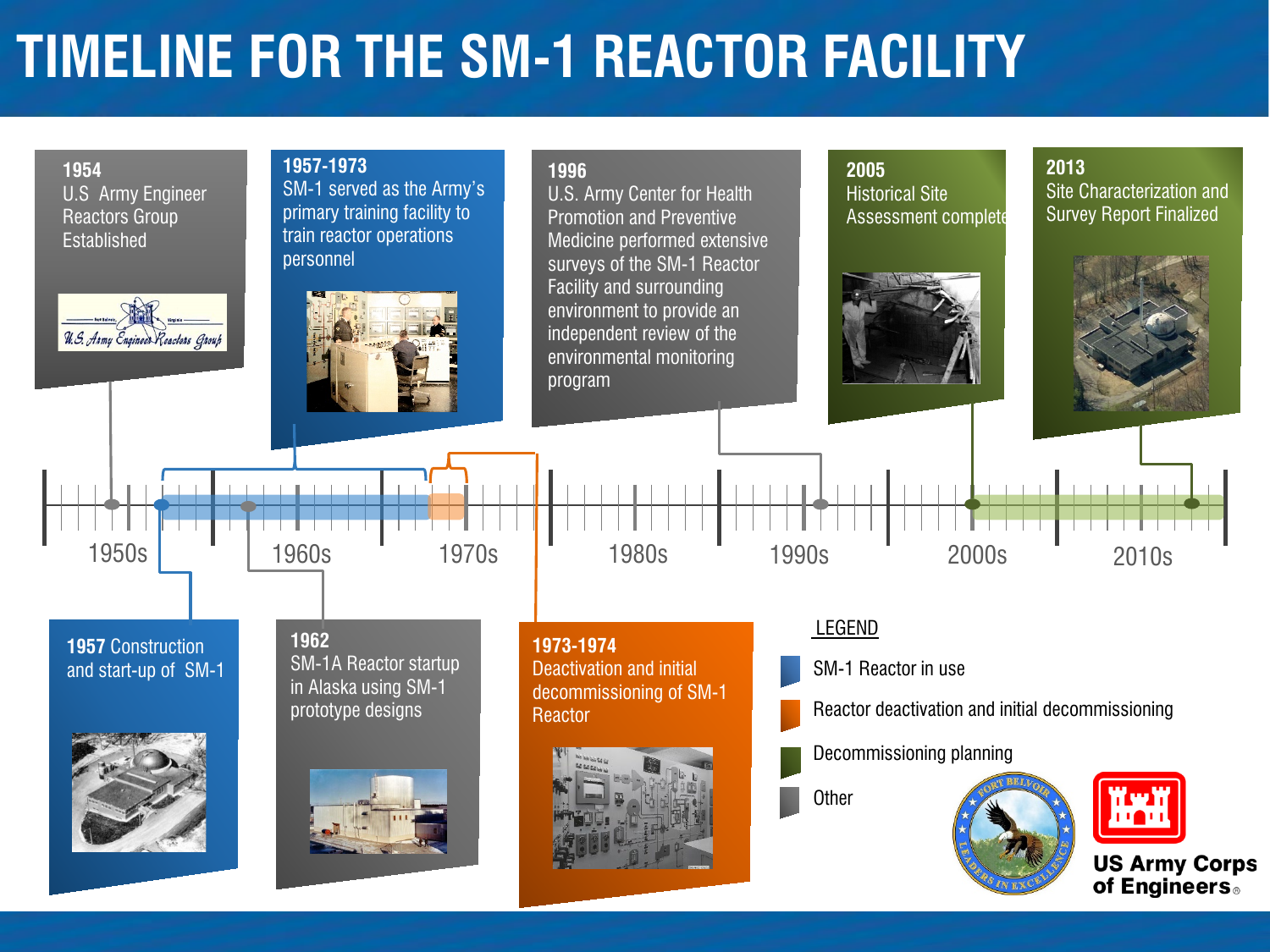# **WASTE SEGREGATION PROCESS**

# **WHERE DOES IT ALL GO?**





## **TRUCKS and TRAINS TRANSPORT WASTE**

## **CLEAN MATERIAL & EQUIPMENT AND DEMOLITION DEBRIS FOR DISPOSAL OR RECYCLING**

- ELECTRICAL DISTRIBUTION EQUIPMENT
- CONTROL ROOM CONSOLES
- BUILDING DEBRIS
	- STEEL
	- CONCRETE

**<25% OO** oïo) **LOW-LEVEL RADIOACTIVE WASTE TO A** 

# **LICENSED DISPOSAL FACILITY**

- **RADIOLOGICALLY ACTIVATED**
	- REACTOR PRESSURE VESSEL (RPV)
	- OTHER REACTOR COMPONENTS
- **RADIOLOGICALLY CONTAMINATED**
	- PRIMARY and SECONDARY REACTOR SYSTEMS
	- LIQUID WASTE MANAGEMENT SYSTEM
	- CONTAMINATED SOIL AND DEBRIS



## **HAZARDOUS WASTE FORMS TO PERMITTED LANDFILLS**

**<25%**

 $010$ 

 $O(6)$ 

- SOIL AND DEBRIS CONTAMINATED WITH VERY LOW LEVELS OF RADIOACTIVITY
- ASBESTOS INSULATION, FLOOR TILES, ADHESIVES, ETC.
- LEAD-CONTAMINATED SOILS
- UNIVERSAL WASTE (fluorescent bulbs, mercury-containing equipment, etc.)

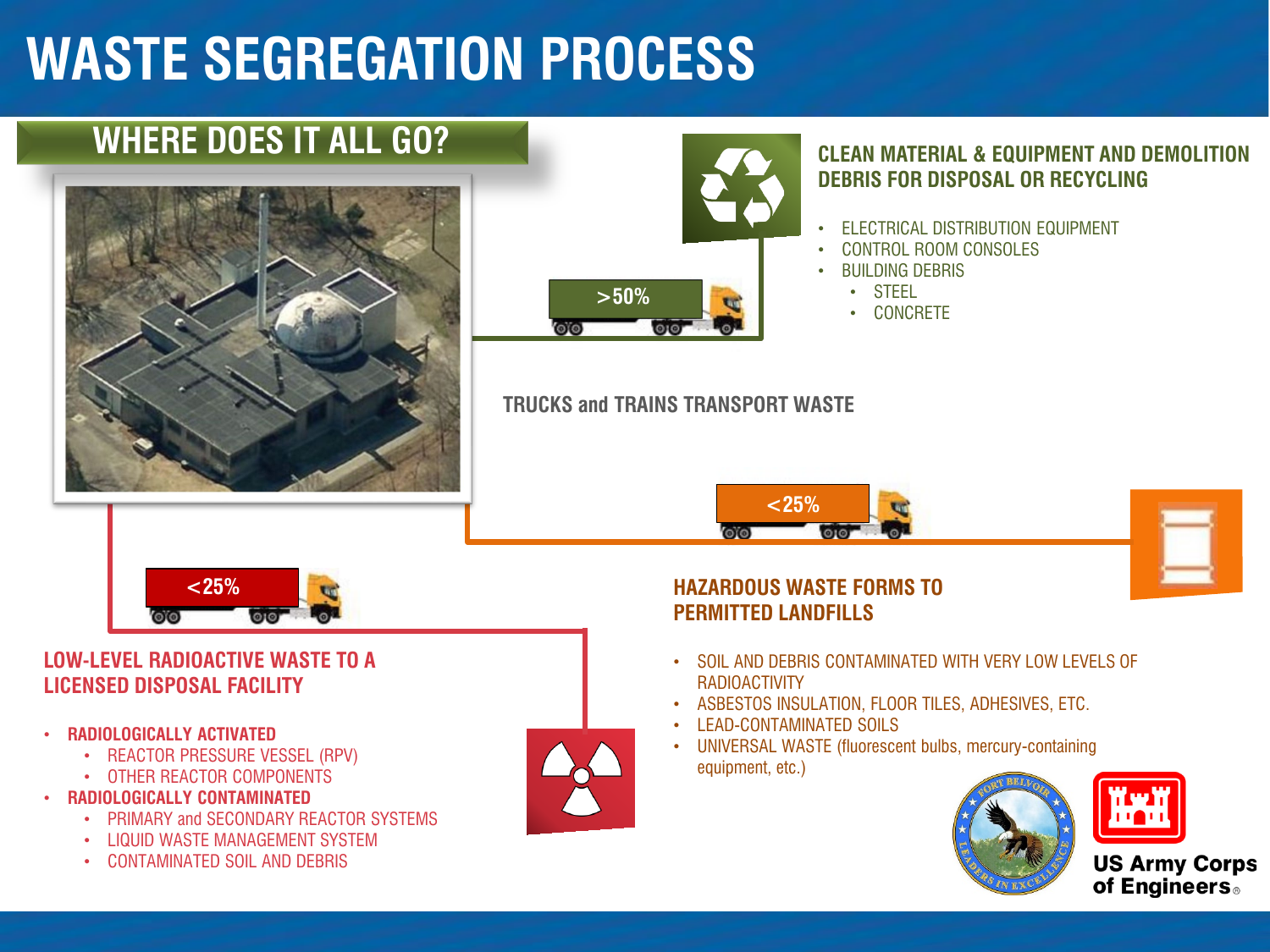# RADIATION, RADIOACTIVITY, AND RISK

# **WHAT IS RADIATION?**

- Invisible energy moving through space:
- Light, sound, heat or infrared waves, microwaves, radio waves, low frequency power line radiation



(fast moving electron)

- REM (millirem – 1/1000 REM) Unit of absorbed dose in the body that measures the impact of deposited energy.





## **WHAT IS RADIOACTIVITY?**

### **RADIOACTIVITY** - Spontaneous emission of radiation - Is reduced as radioactive atoms decay: **RADIOACTIVE ATOMS** - Are unstable - Change or decay until they become stable - Give off surplus energy by emitting radiation **HALF LIFE** - The time it takes for decay to half the previous radioactivity **QUANTIFYING RADIACTIVITY** - Disintegration per second (d/s) - The number of atomic nuclei that decay each second

### **SOME HALF LIVES**



## **WHAT IS RISK ASSESSMENT?**

### **RISK ASSESMENT**

- Evaluating benefits versus risk - Is a smoke detector worth its radiation risk?

### **NO ANSWER TO THE QUESTION:**

- What is a safe level of radiation exposure? (What is a safe driving speed?)

## **APPROPRIATE QUESTION TO ASK**

- What is the risk associated with a given exposure? (What is the risk of injury for this situation and speed?)

### ..................................... **HEALTH RISKS FROM RADIATION COMPARED WITH OTHER SITUATIONS**

|                                  | <b>Days Life Lost</b> |
|----------------------------------|-----------------------|
|                                  |                       |
| Smoke 20 cigarettes per day 2370 |                       |
| Unmarried Female                 |                       |
|                                  |                       |
|                                  |                       |
| Auto Accidents 200               |                       |
| <b>Alcohol Consumption</b>       |                       |
| (U.S. averages) 130              |                       |
| 1000 millirem per year for 30    |                       |
|                                  |                       |
| <b>Natural background</b>        |                       |
| radiation calculated 8           |                       |
| Medical Diagnostic X-rays        |                       |
|                                  |                       |
|                                  |                       |

### **ANNUAL RADIATION DOSES IN MILLIREM - VARIOUS EXPOSURES**

**5,000 mrem**

**2.00** 

**1,500 mrem**

**620 mrem**

**200 mrem**

**100** 

**40 mrem**

| <b>.000 mrem</b> | <b>US OCCUPATIONAL DOSE</b><br><b>LIMIT</b>                      |
|------------------|------------------------------------------------------------------|
| .000 mrem        | <b>TOBACCO SMOKING</b>                                           |
| .500 mrem        | <b>UNDERGROUND</b><br><b>URANIUM MINES</b>                       |
| 20 mrem          | <b>AVERAGE ANNUAL RADIATION</b><br><b>PUBLIC DOSE</b>            |
| <u> 200 mrem</u> | <b>RADON IN THE AIR</b>                                          |
| 00 mrem          | <b>NUCLEAR REGULATORY</b><br><b>COMMISSION PUBLIC DOSE LIMIT</b> |
| I0 mrem          | <b>FOOD AND WATER</b>                                            |
|                  |                                                                  |
| 26 mrem          | <b>TERRESTRIAL RADIATION - US</b><br><b>AVERAGE</b>              |
| $25$ mrem        | <b>SM-1 SITE RELEASE CRITERIA</b>                                |
| 10 mrem          | <b>CHEST X-RAY</b>                                               |
| 1 mrem           | <b>SM-1 MATERIAL RELEASE</b><br><b>CRITERIA</b>                  |
|                  | <b>IAA MA IA</b>                                                 |

# **mrem=**

**MILLIREM=1/1000 REM. UNIT OF ABSORBED DOSE IN THE BODY THAT MEASURES THE IMPACT OF DEPOSITED ENERGY**